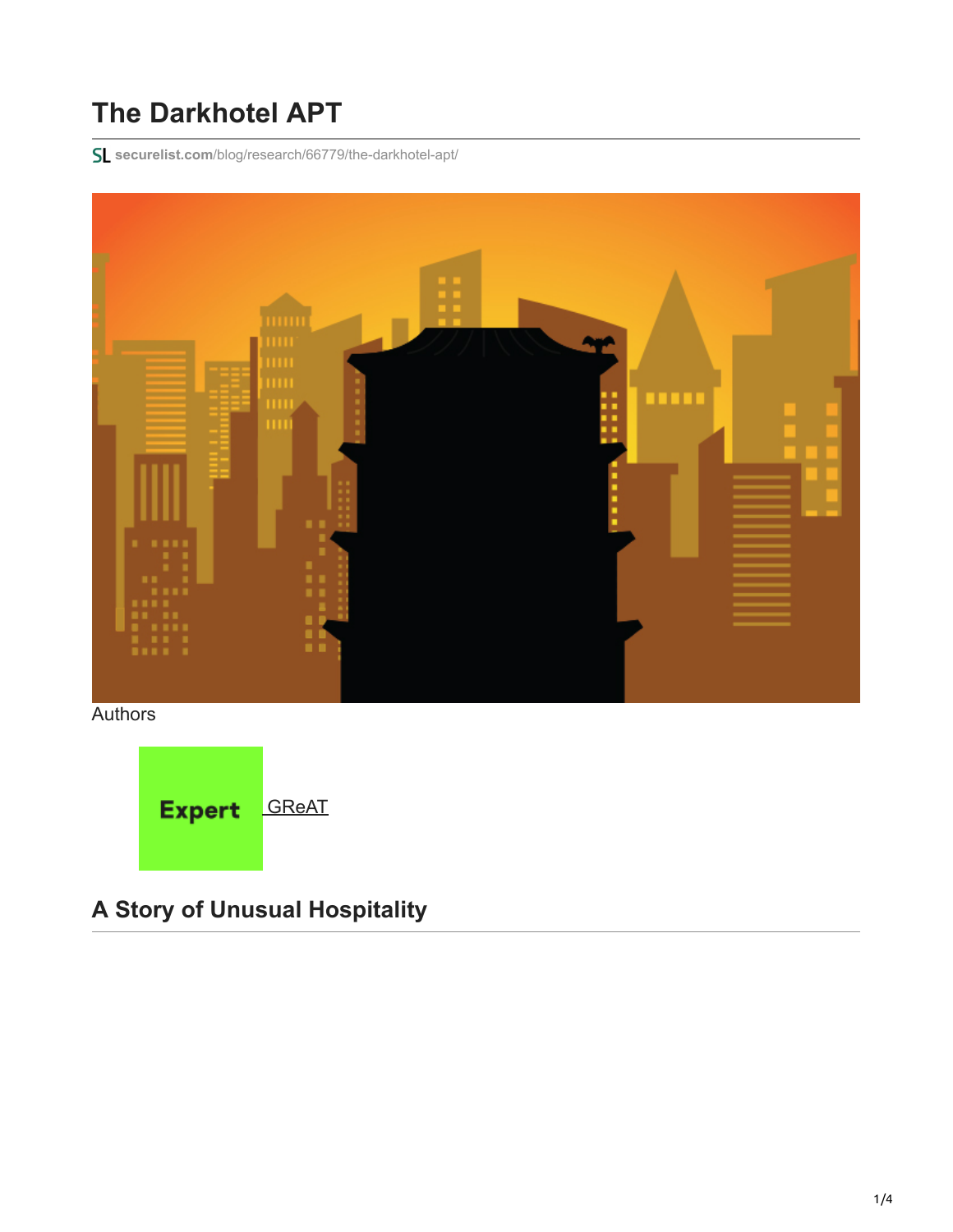

<https://youtu.be/HQpGzivvtqg>

## **[The Darkhotel APT – Kaspersky Lab Research](https://media.kasperskycontenthub.com/wp-content/uploads/sites/43/2018/03/08070903/darkhotel_kl_07.11.pdf) [Technical Appendix](https://media.kasperskycontenthub.com/wp-content/uploads/sites/43/2018/03/08070901/darkhotelappendixindicators_kl.pdf)**

Much like [Crouching Yeti](https://securelist.com/energetic-bear-more-like-a-crouching-yeti/65240/), the Darkhotel APT is an unusually murky, long standing and wellresourced threat actor exhibiting a strange combination of characteristics.

This APT precisely drives its campaigns by spear-phishing targets with highly advanced Flash zero-day exploits that effectively evade the latest Windows and Adobe defenses, and yet they also imprecisely spread among large numbers of vague targets with peer-to-peer spreading tactics. Moreover, this crew's most unusual characteristic is that for several years the Darkhotel APT has maintained a capability to use hotel networks to follow and hit selected targets as they travel around the world. These travelers are often top executives from a variety of industries doing business and outsourcing in the APAC region. Targets have included CEOs, senior vice presidents, sales and marketing directors and top R&D staff. This hotel network intrusion set provides the attackers with precise global scale access to high value targets. From our observations, the highest volume of offensive activity on hotel networks started in August 2010 and continued through 2013, and we are investigating some 2014 hotel network events.

In addition to polluting p2p networks to infect the masses, they delegitimize Certificate Authorities to further their attacks. They abuse weakly implemented digital certificates to sign their malcode. The actor abused the trust of at least ten CAs in this manner. Currently they are stealing and re-using other legitimate certificates to sign their mostly static backdoor and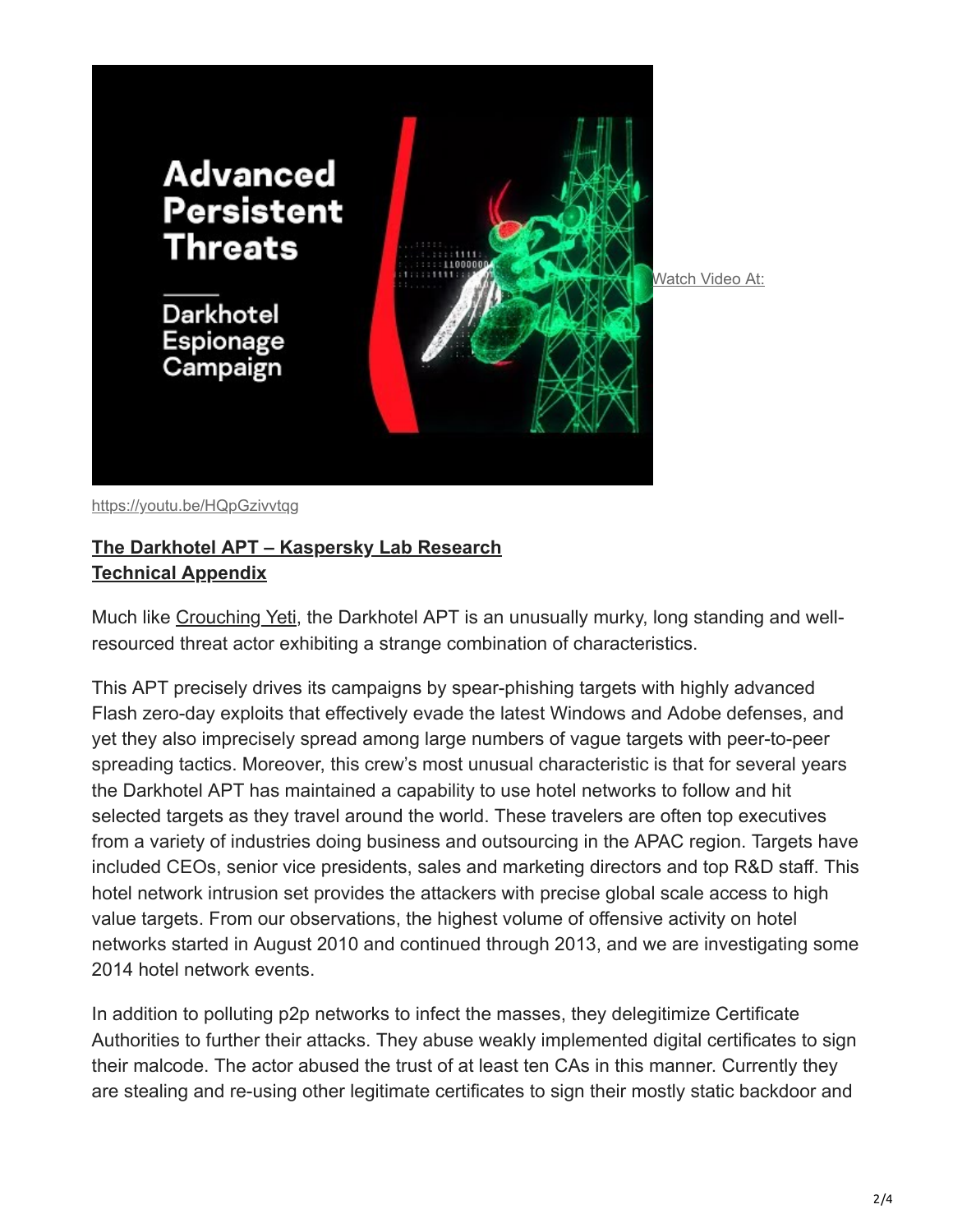infostealer toolset. Their infrastructure grows and shrinks over time, with no consistent pattern to the setup. It is both protected with flexible data encryption and poorly defended with weak functionality.

Victim categories include the following verticals:

- Very large electronics manufacturing
- Investment capital and private equity
- Pharmaceuticals
- Cosmetics and chemicals manufacturing offshoring and sales
- Automotive manufacturer offshoring services
- Automotive assembly, distribution, sales, and services
- Defense industrial base
- Law enforcement and military services
- Non-governmental organizations

About 90 percent of the infections appear to be located in Japan, Taiwan, China, Russia and South Korea, partly because of the group's indiscriminate spread of malware. Overall, since 2008, the infection count numbers in the thousands. The more interesting travelling targets include top executives from the US and Asia doing business and investment in the APAC region. A combination of Kaspersky Security Network (KSN) detections and command and control data recorded infections in the United States, the United Arab Emirates, Singapore, Kazakhstan, South Korea, the Philippines, Hong Kong, India, Indonesia, Germany, Ireland, Mexico, Belgium, Serbia, Lebanon, Pakistan, Greece, Italy and others. This actor's victim geolocation distribution has a long tail, and multiple significant targets and victims travel frequently throughout many of these countries. So, victim geolocation changes while they are travelling frequently.

When Kaspersky Lab researchers visited Darkhotel incident destinations with honeypot machines they did not attract Darkhotel attacks, which suggests the APT acts selectively.. Further work demonstrated just how careful these attackers were to hide their activity – as soon as a target was effectively infected, they deleted their tools from the hotel network staging point, maintaining a hidden status.

Darkhotel activity and objects have leaked out in bits and pieces over the past few years, but we have identified Darkhotel tools dating back to 2007. Considering their well-resourced, advanced exploit development efforts and large, dynamic infrastructure, we expect more Darkhotel activity in the coming years. Our Darkhotel report and appendices of indicators and technical details collects and organizes this APT's activity to date.

## SUBSCRIBE NOW FOR KASPERSKY LAB'S APT INTELLIGENCE REPORTS